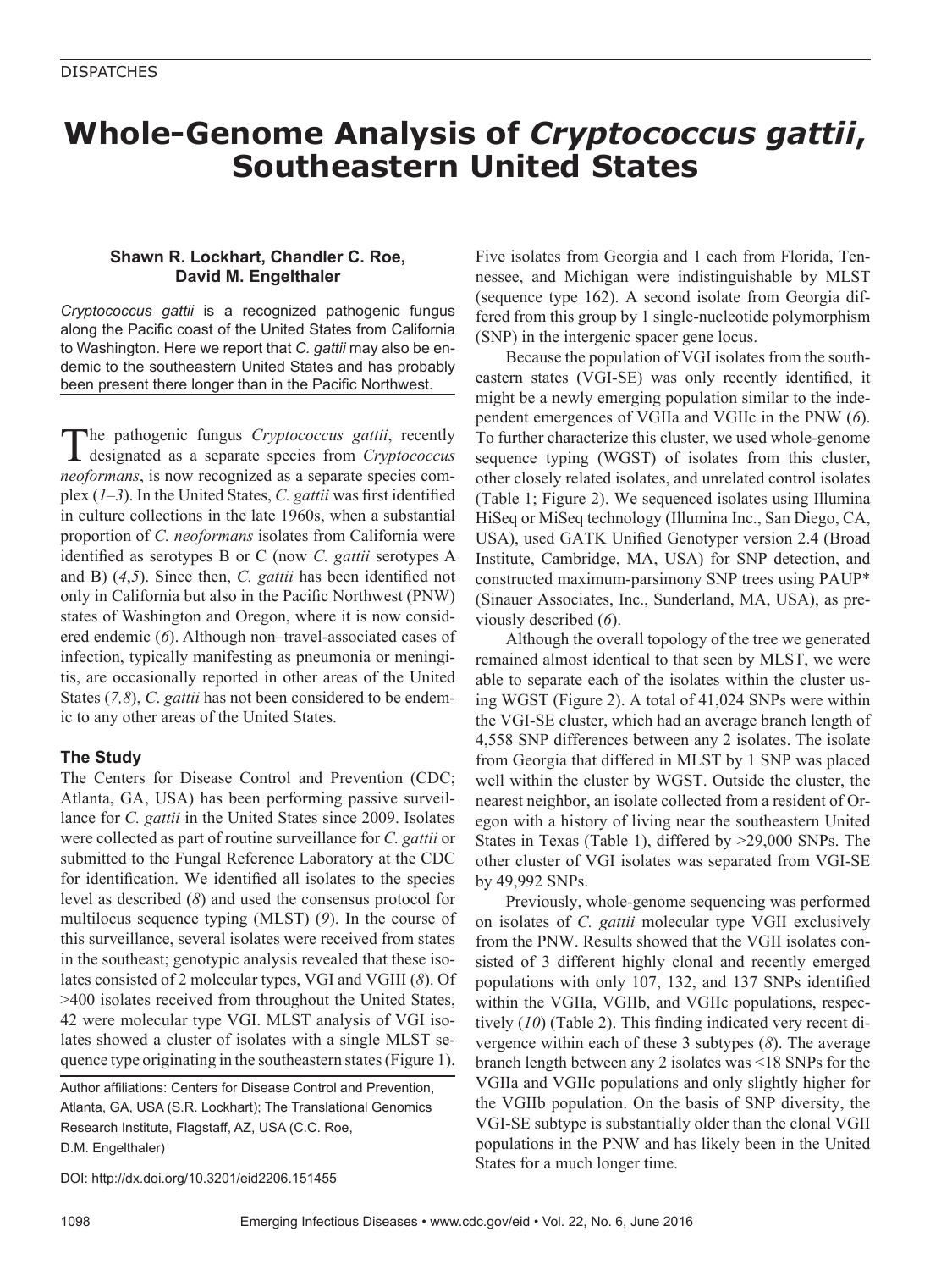

Two of the isolates from Georgia that we analyzed differed by only 14 SNPs. These isolates, accessed from the same national reference laboratory, were submitted without clinical history; therefore, we cannot discern whether they represent the diversity of 2 isolates from 1 patient over time or whether they are part of a local clonal population.

All of the patients for whom disease manifestation was known had meningitis (Table 1). This finding differs notably from C. gattii VGII patients in the PNW, among whom a substantial proportion (59%) had a primary pulmonary infection (8). The average age of the patients with isolates in the VGI-SE cluster was 46 (range 18–70) years. For most patients, the source of infection was unknown, although 2 of the patients had been exposed to rotting wooden structures (1 demolished a wooden structure, 1 power-washed old houses).

#### **Conclusions**

Our data indicate that the clonal diversity of the *C. gattii* VGI-SE clade in the southeastern United States is an

order of magnitude greater than that seen in isolates from the PNW. Gillece et al. hypothesized that the emergence in the PNW began in the mid-1990s in British Columbia, Canada, and spread to the United States in the early 2000s (*12*). Comparison of the average number of SNPs detected among the 3 VGII clonal groups in the PNW with the average number of SNPs detected between the VGI-SE isolates indicates that the VGI-SE isolates have been in place substantially longer. The limitation to this conclusion is that we do not know the rate of mutation for the VGI or VGII molecular types; however, there is no reason to believe that they would be substantially different. There may also be higher rate of recombination within the VGI-SE clade related to opposite-sex or same-gender sexual recombination. The isolates from this clade for which the mating type is known are all  $\alpha$ , but that does not preclude the possibility that some mating type a isolates exist in the environment in the southeastern United States.

The first identified isolate of *C*. *gattii* in the United States was reported from West Virginia in 1924 (*11*), although the isolate was not recognized as *C. gattii* VGI

| <b>Table 1.</b> Epidemiologic data for patients in cluster of <i>Cryptococcus gattii</i> , southeastern United States* |       |      |           |           |                   |                     |                                |           |  |
|------------------------------------------------------------------------------------------------------------------------|-------|------|-----------|-----------|-------------------|---------------------|--------------------------------|-----------|--|
| Isolate                                                                                                                | State | Year | Age, y    | Sex       | Disease           | <b>Risk factors</b> | Case-patient exposures         | Outcome   |  |
| B11068                                                                                                                 | ΤN    | 2015 | 62        | F         | <b>Meningitis</b> | ND                  | ND                             | ND        |  |
| B9929                                                                                                                  | MI    | 2012 | 41        | М         | <b>Meningitis</b> | ND                  | ND.                            | ND        |  |
| B9473                                                                                                                  | GA    | 2012 | 45        | M         | <b>Meningitis</b> | Sarcoidosis         | ND.                            | Survived  |  |
| B9313                                                                                                                  | GA    | 2011 | 70        | М         | <b>Meningitis</b> | COPD                | Demolished an old shed         | Died      |  |
| B9207                                                                                                                  | GA    | 2011 | 39        | М         | <b>Meningitis</b> | None                | Pressure washed houses         | Died      |  |
| B9144                                                                                                                  | GA    | 2011 | <b>ND</b> | <b>ND</b> | ND.               | ND                  | ND.                            | ND        |  |
| B9142                                                                                                                  | GA    | 2011 | <b>ND</b> | <b>ND</b> | <b>ND</b>         | ND                  | ND                             | <b>ND</b> |  |
| B9017                                                                                                                  | FL    | 2011 | <b>ND</b> | <b>ND</b> | <b>ND</b>         | ND                  | <b>ND</b>                      | ND        |  |
| B <sub>10172</sub>                                                                                                     | GA    | 2013 | 48        | M         | Meningitis        | HIV                 | <b>ND</b>                      | Survived  |  |
| B10299                                                                                                                 | FL    | 2013 | 61        | M         | <b>Meningitis</b> | <b>ND</b>           | <b>ND</b>                      | ND.       |  |
| B10960                                                                                                                 | OR    | 2014 | 33        | М         | Meningitis        | None                | Previously lived in Guatemala, | Survived  |  |
|                                                                                                                        |       |      |           |           |                   |                     | Texas, and Missouri            |           |  |
| B7488                                                                                                                  | ΟR    | 2009 | 18        | м         | Meninaitis        | HIV                 | None                           | Survived  |  |

\*ND, no data.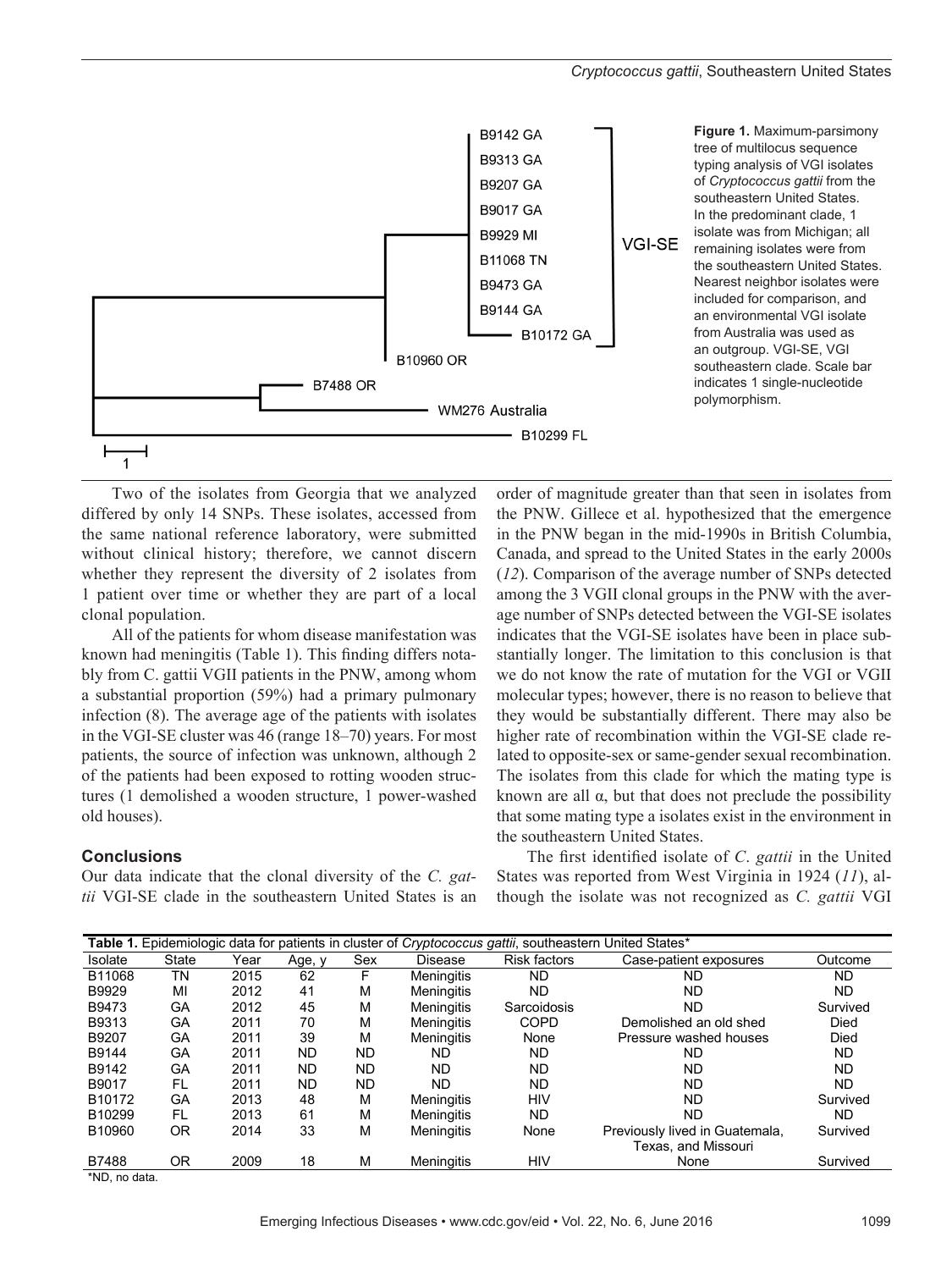

until decades later (*12*). Two other historical reports of *C. gattii* isolates from the southeastern United States exist: the first, from 1968, describes clinical and environmental isolates from Savannah, Georgia; the other, from 1982, describes isolates from Alabama, Tennessee, and Louisiana from patients with no travel history to a *C. gattii*–endemic region (*13*,*14*). Although both of these reports use the previous name for *C. gattii*, *C. neoformans* serotypes B and C, their results clearly indicate that *C. gattii* has existed in the southeastern United States for >40 years, as opposed to the recent emergence in the PNW during the past 2 decades. A more recent report describes a *C. gattii* VGI isolate from an HIV-positive patient in North Carolina (*15*); those authors surmised that the isolate was related to travel to San Francisco, but that assumption may have to be revised.

No current molecular clock for *C. gattii* indicates the time required to generate the level of diversity seen in the VGI isolates. However, our findings lend credence to the hypothesis that *C. gattii* has circulated in the southeastern United States long enough to be considered endemic.

#### **Acknowledgments**

We thank Joyce Peterson, Colleen Lysen, and Carol Bolden at CDC isolate processing and molecular analysis; John Gillece,

**Table 2.** Comparison of SNP differences between *Cryptococcus*  gattii isolates within the recently emerged VGII clades in the Pacific Northwest and the VGI-SE clade in the southeastern United States\*

|           | No.      | Total no.   | Average no. SNPs |
|-----------|----------|-------------|------------------|
| Genotype  | isolates | <b>SNPs</b> | between isolates |
| VGIIa (9) |          | 107         | 18               |
| VGIIb(9)  |          | 132         | 33               |
| VGIL(9)   | 8        | 137         | 17               |
| VGI-SE    | 9        | 41.024      | 4,558            |
|           |          |             |                  |

\*SNP, single-nucleotide polymorphism.

James Schupp, and Elizabeth Driebe at T-Gen for molecular analysis and discussions; Emilio DeBess of the Oregon Health Authority for providing unrelated VGI isolates; and Betsy Sellers and Carlos Franco-Paredes at Phoebe Putney Memorial Hospital, Albany, Georgia, for collecting isolates and helping identify this clade.

The work here was funded in part by research grant R21AI098059 to D.M.E.

All sequences have been deposited with the National Center for Biotechnology Information under BioProject #PRJNA295092.

Dr. Lockhart is director of the Fungal Reference Laboratory, Mycotic Diseases Branch, Division of Foodborne, Waterborne, and Environmental Diseases, National Center for Emerging and Zoonotic Infectious Diseases, at CDC. His research interests include antifungal resistance and fungal population structure.

#### **References**

- 1. Diaz MR, Boekhout T, Theelen B, Fell JW. Molecular sequence analyses of the intergenic spacer (IGS) associated with rDNA of the two varieties of the pathogenic yeast, *Cryptococcus neoformans.* Syst Appl Microbiol. 2000;23:535–45. http://dx.doi.org/10.1016/ S0723-2020(00)80028-4
- 2. Kwon-Chung KJ, Boekhout T, Fell JW, Diaz M. Proposal to conserve the name *Cryptococcus gattii* against *C. hondurianus* and *C. bacillisporus* (Basidiomycota, Hymenomycetes, Tremellomycetidae). Taxon. 2002;51:804–6. http://dx.doi.org/ 10.2307/1555045
- 3. Hagen F, Khayhan K, Theelen B, Kolecka A, Polacheck I, Sionov E, et al. Recognition of seven species in the *Cryptococcus gattii/Cryptococcus neoformans* species complex. Fungal Genet Biol. 2015;78:16–48. http://dx.doi.org/10.1016/j.fgb.2015.02.009
- 4. Wilson DE, Bennett JE, Bailey JW. Serologic grouping of *Cryptococcus neoformans.* Proc Soc Exp Biol Med. 1968;127: 820–3. http://dx.doi.org/10.3181/00379727-127-32812
- 5. Bennett JE, Kwon-Chung KJ, Howard DH. Epidemiologic differences among serotypes of *Cryptococcus neoformans.* Am J Epidemiol. 1977;105:582–6.